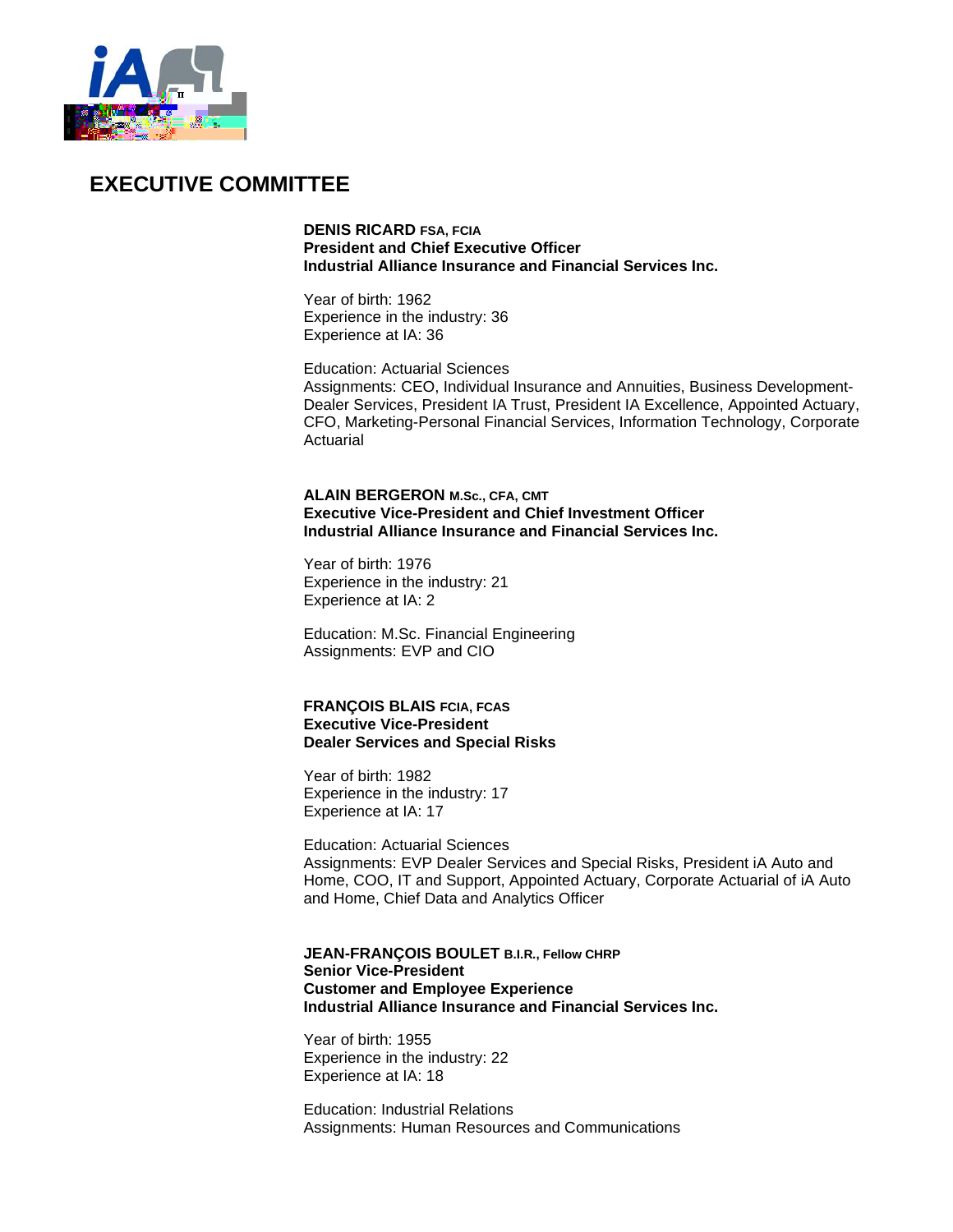### **EXECUTIVE COMMITTEE (continued)**

**ÉRIC JOBIN FSA, FCIA Executive Vice-President Group Benefits and Retirement Solutions Industrial Alliance Insurance and Financial Services Inc.**

Year of birth: 1969 Experience in the industry: 30 Experience at IA: 22

Education: Actuarial Sciences Assignments: Group Benefits and Retirement Solutions, Actuarial and Finances-Group Benefits and Retirement Solutions, Corporate Actuarial Services

**RENÉE LAFLAMME FCPA, FCA, CFA Executive Vice-President Individual Insurance, Savings and Retirement Industrial Alliance Insurance and Financial Services Inc.**

Year of birth: 1967 Experience in the industry: 33 Experience at IA: 23

Education: Business Administration Assignments: Individual Insurance and Annuities, Group Benefits and Retirement, Group Savings and Retirement, Mortgage Loans, Investments

**PIERRE MIRON Executive Vice-President Information Technology Industrial Alliance Insurance and Financial Services Inc.**

Year of birth: 1962 Experience in the industry: 38 Experience at IA: 3

Education: B.Sc. Business Informatics Assignments: Information Technology

#### **SEAN O'BRIEN Executive Vice-President, Wealth Management Industrial Alliance Insurance and Financial Services Inc.**

Year of birth: 1971 Experience in the industry: 25 Experience at IA: 6

Education: Automotive Business Assignments: EVP Wealth Management, EVP Dealer Services and Special Risks, SVP Dealer Services, President iA Auto Finance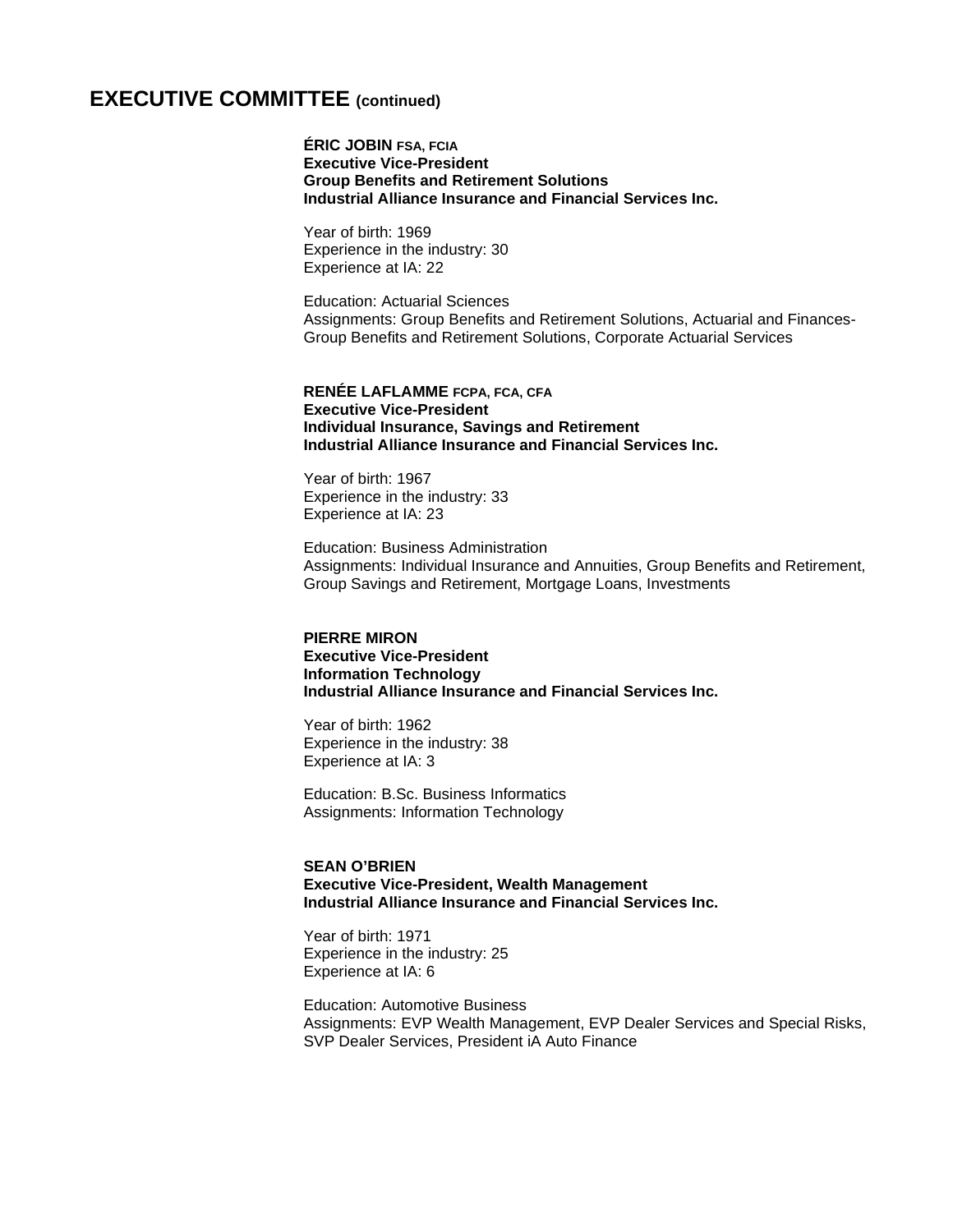## **EXECUTIVE COMMITTEE (continued)**



#### **JACQUES POTVIN FSA, FCIA Executive Vice-President, CFO and Chief Actuary Industrial Alliance Insurance and Financial Services Inc.**

Year of birth: 1966 Experience in the industry: 31 Experience at IA: 31

Education: Actuarial Sciences Assignments: Chief Actuary, CRO, Audit Executive, Sales-Personal Financial Services, Marketing-Personal Financial Services, Corporate Actuarial, Information **Technology** 



#### **LILIA SHAM M.Sc, FSA, FCIA Executive Vice-President Corporate Development Industrial Alliance Insurance and Financial Services Inc.**

Year of birth: 1957 Experience in the industry: 27 Experience at IA: 2

Education: M.Sc, Rutgers University Assignments: EVP Corporate Development



#### **MICHAEL L. STICKNEY M.B.A., FSA, FCIA Executive Vice-President and Chief Growth Officer Industrial Alliance Insurance and Financial Services Inc.**

Year of birth: 1954 Experience in the industry: 44 Experience at IA: 34

Education: Actuarial Sciences, Business Administration Assignments: Chief Growth Officer, Appointed Actuary, Sales & Marketing-Group Insurance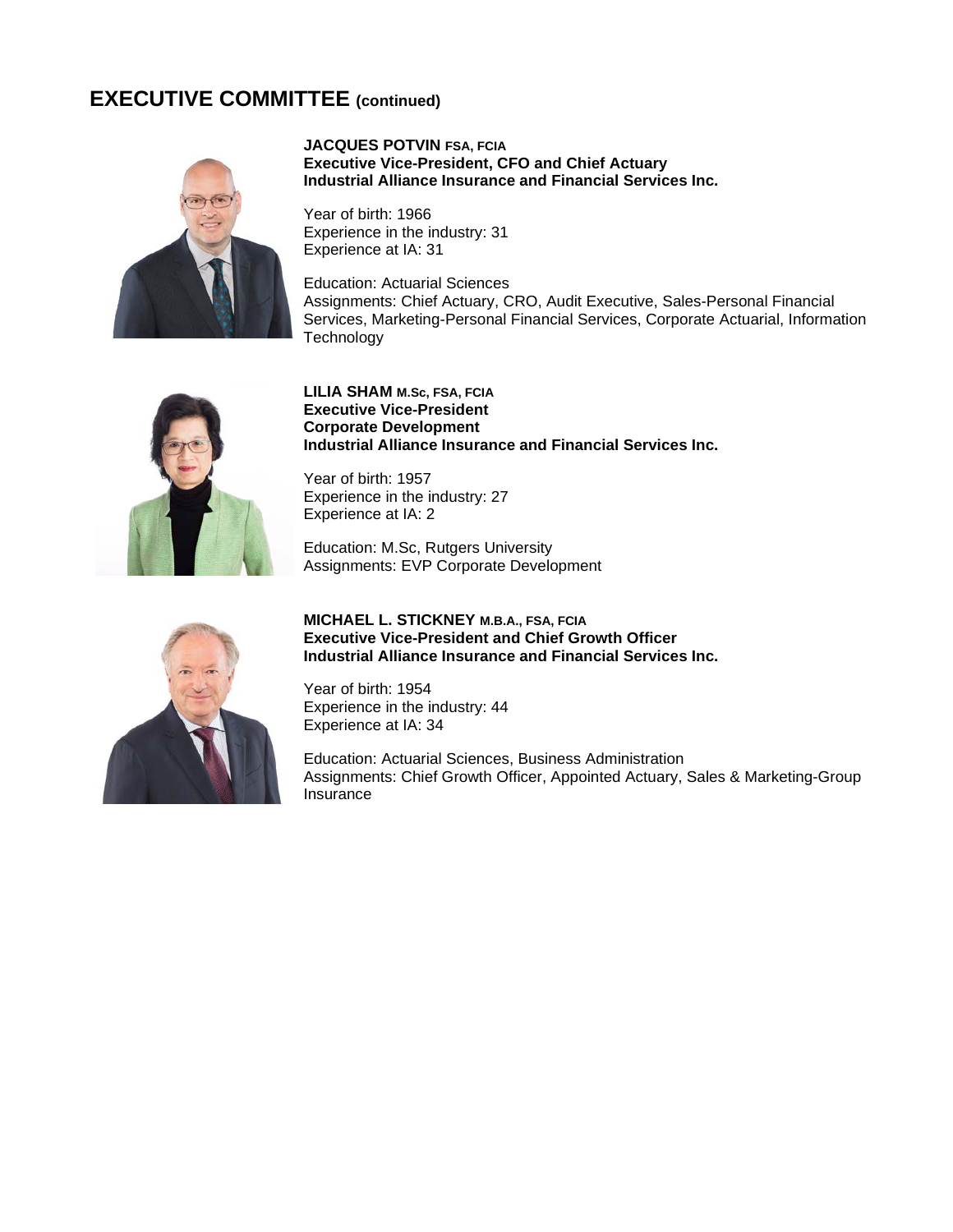### **SENIOR MANAGEMENT**



**MANON GAUTHIER CPA, CA, CFA Senior Vice-President Individual Savings and Retirement Industrial Alliance Insurance and Financial Services Inc.**

Year of birth: 1968 Experience in the industry: 31 Experience at IA: 27

Education: Accounting Sciences Assignments: Individual Savings and Retirement, Corporate Accounting and Tax, Investor Relations, Investments, Internal audit



**CLÉMENT GIGNAC M.E.Sc. Senior Vice-President and Chief Economist Industrial Alliance Insurance and Financial Services Inc.**

Year of birth: 1955 Experience in the industry: 39 Experience at IA: 9

Education: Economics Assignments: Chief Economist



**PAUL R. GRIMES CFP, CLU, Ch.F.C. Senior Vice-President Sales (Ontario and Western Canada) Industrial Alliance Insurance and Financial Services Inc.**

Year of birth: 1959 Experience in the industry: 39 Experience at IA: 33

Education: BA Political Science Assignments: Sales & Marketing, Managing General Agents & National Accounts



**ALNOOR JIWANI F.L.M.I. Senior Vice-President Business Development & Finance, Dealer Services Industrial Alliance Insurance and Financial Services Inc.**

Year of birth: 1959 Experience in the industry: 43 Experience at IA: 43

Education: Computer Sciences Assignments: Information Technology & Systems, Claims, Sales & Marketing – Creditor Insurance, Extended Warranties